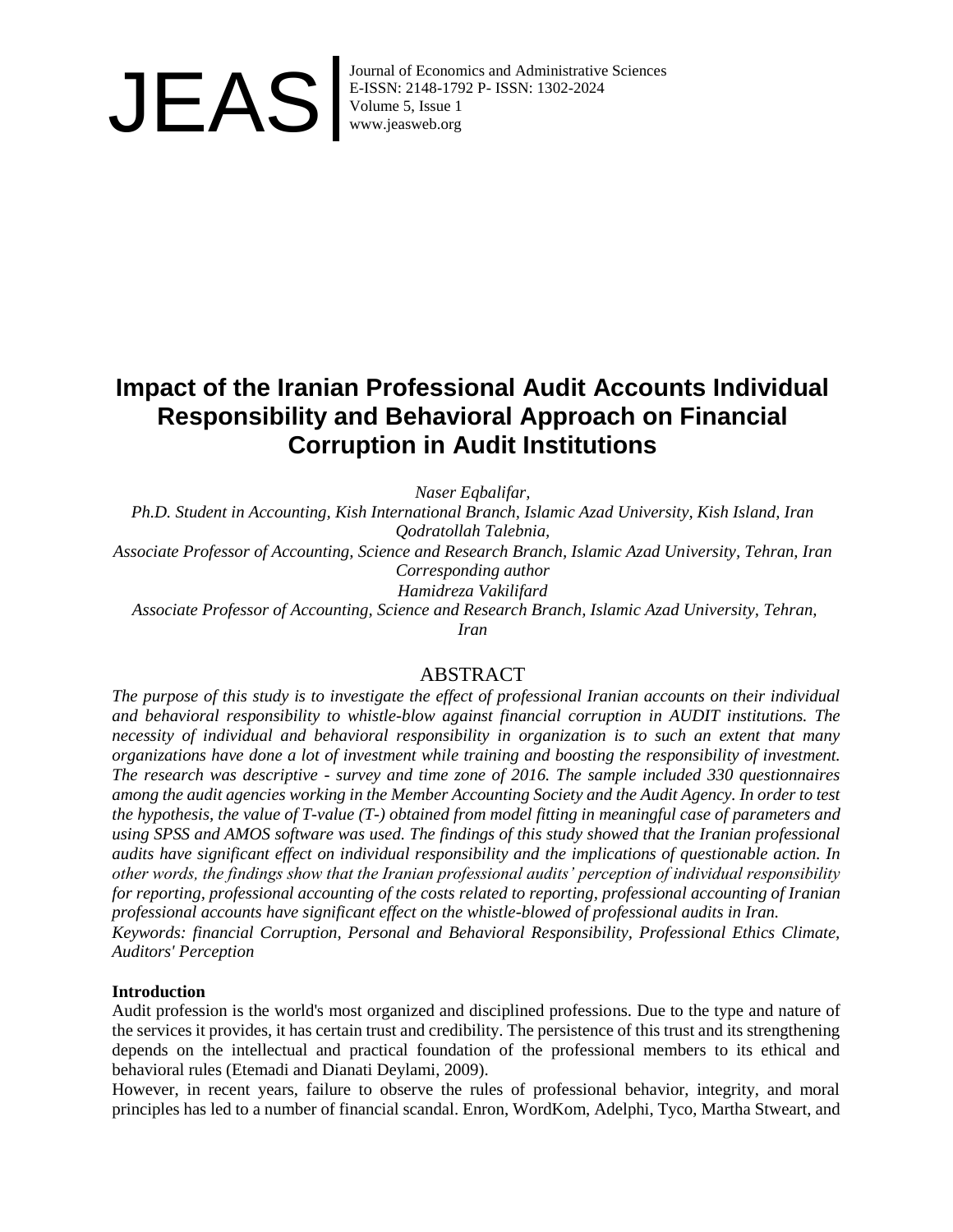Parmalat are companies with immoral and unprofessional procedures. Kapland (2005) believes that although the impact of non-professional behaviour and moral scapegoats may be low, the collapse of the world's largest companies leads to the loss of hundreds of billion dollars in the value of shareholders. Also, these scandals will destroy the reputation and reputation of hundreds of thousands of people who spend their time doing the right thing. In analyzing these events, some have expressed the human nature opportunistic and detached from ethical principles using fundamental economic assumptions. Others attributed the decline of ethical values in society to the submission of ethical standards (Mahdavi and Houshmand, 1392).

Whistle-blowing as one of the most important monitoring mechanisms is considered to prevent the emergence of financial scandal in companies, including accounting companies. The accounting profession and other legal entities concerned have already been asked to include the alert as an important and sensitive part of the organisational culture (Sarbanes and oxley, 2005). However, the practice of professional behavior requires that audits must complete and perfect their work and report any errors that have actually happened or suspected of it; But the financial scandal that has recently occurred has questioned the Professional Code of Conduct (Dart, 2011) in preventing such scandals and supporting the public interest. Therefore, the main problem of this study is to explain whether Iranian professional audits of their individual and behavioral responsibility is effective in whistle-blowing of financial corruption in the audit institutions. Is it possible to understand the process of taking professional audits in Iran from personal responsibility for reporting and to understand the process of professional audit taking into account the costs associated with reporting, understanding the process of the process of the withdrawal of professional audit accounts in Iran of the questionable consequences on financial corruption in accounting institutions ? **Objectives**

The main purpose of this study is to test the impact of the Iranian professional audit accounts on their individual and behavioral responsibility to whistle-blow against financial corruption in the audit institutions.

Another objective of this study is to understand the concept of professional audit taking in Iran from personal responsibility for reporting, understanding the process of professional audit accounts of the costs associated with reporting, and understanding the process of professional audit accounts in Iran of the consequences of questionable financial corruption in accounting institutions.

#### **Importance and necessity of research**

Since ethics in all scientific fields is capable to be seen as the leading sector. One of the important areas in which ethics should be observed is the area of accountability and whistle-blowing about corruption, which will cause irreparable damage. Therefore, it seems necessary to investigate the relationship between individual responsibility and behaviour as one of the most important moral care tools available in institutions and the Audit Agency or to whistle-blow against corruption.

The effects of various factors on the alert of the accounts have been investigated in the past period.However, none of the effects of individual responsibility and behaviour as one of the most important moral tools have been investigated on the alert of the accounts. The study will examine the fact that the perception of Iranian professional accounts of their individual and behavioral responsibility is effective in whistle-blowing of financial corruption in audit institutions? We will rely on the "optional reporting model" provided by Shultz et al. (1993). By reviewing scientific texts in Iran, it was determined that so far no research has been conducted on this subject of alert in the field of audit. In this study, we will introduce and present an alarming framework in the field of audit, which will represent the innovation of this research.

### **Fundamentals and theoretical framework of research**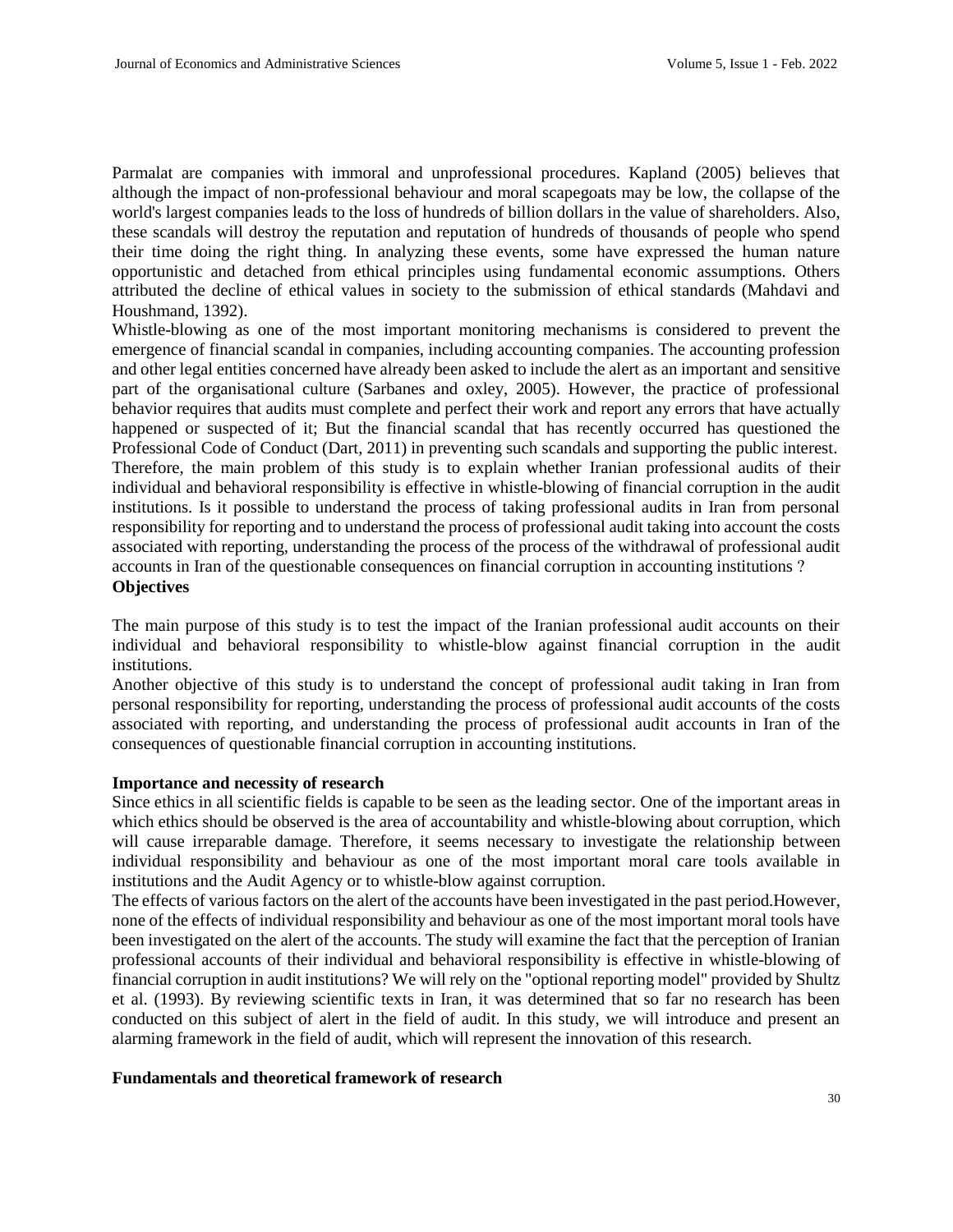The major financial scandals of the past few years, like the events that took Enron, Tyco and Wordkom to the brink of destruction; The devastating effect has had on a large number of small shareholders, employees, creditors and other market stakeholders (Robinson et al., 2012, Siefert et al., 2010). The majority of such scandals and other corporate wrongdoing have been exposed by insider people who call them "whistleblower." Organizational wrongdoing includes illegal, unethical, and nonlegitimate activities that harm both the outside-organisational stakeholders and intra-organisational stakeholders. For example, deceit in providing financial information causes investors, creditors and customers (people outside the organisation) to lose. Also, an employee who sees and does not keep or disclose security issues (Dalton and Radtke, 2013). Alarmingly, the alert that once the wrongful observes it may result in a number of market stakeholders (Tavakoli et al., 2003).

In the whistle-blowing literature, there is a difference of opinion on what is a whistle-blowing. Near and Miceli (1985) defined alert in the following form:

"Whistle-blowing of the disclosure of illegal, unethical and illegal activities conducted in the organization by current or former members of the organization to influence individuals or organizations that are able to influence such activities" (Near and Miceli, 1985). Aline et al. (2013) believed that the definition of Near and Miceli (1985) does not emphasise the seriousness of potential errors, but they agreed their view on both aspects of externality and internal reporting of whistle-blowing. From Jahab's (1999) view embodied that the disclosure whistle-blowing was due to a dispute of opinion and not the disclosure of due to legal requirements. Aline et al. (2013) believe that the whistle-blowing focuses on spray, which is conducted by auditing staff on detected errors in an internal report. However, such audit employees cannot use routine disclosure procedures; they can alert the Accounting Agency (such as partner manager, partner, other partner) or owner (such as the interface chosen between the accountant and the company such as the board or the Audit Committee) by disclosing the errors. Audit employees can also alert as external exposure through media, legal and professional institutions (Aline et al., 2013).

Research shows that the whistle-blowings reported from outside channels are more likely to be exposed to reprisal behaviour of organization members (Dücquin and Baucus, 1998; Near and Miceli, 1986). Alarms who are openly whistle-blowing are most likely to be exposed to reproach. If a member of the Audit Institute finds his co-operation (for example an institution partner) and does not have the willingness or ability to report errors from internal channels, he may report that error from the outside or remain silent (Alin et al., 2013).

Fin and Lamp (1992) formulated a theory that some organizational and individual variables moderate the decision making of people on alert. Individual factors include ego strength, incus of control, and field dependence. While organisational factors include immediate job context, pressure in the organization, social influences variables (important others), obeying authorities, moral conflict resolution, and understanding the others' views (Fen & Lmp 1992, Shafert 2009). The theories of fin and Lamp (1992) supported the conclusion of Kaplan and Wittton (2001). They concluded in their research that the organizational culture and the norms of the Audit Institute influence the acceptance of a whistle-blowing culture. In addition, some evidence was obtained that issue-contingent variables, including social consensus, possibility of effect, temporal immediacy, and proximity has an important effect on the ethical behavior of the accounts (finn and LMP, 1992).

According to Aline et al. (2013), the institutional theory presented by DiMaggio and Powell (1983) and the theory of social justice (Rawls 1971) in the development of the whistle-blowing model in order to explain the whistle-blowing motivations at the social and institutional levels of the accountant.

# **Theory of justice**

Rawls (1971) said that justice has been seen as fairness in the distribution of limited resources.So Justice Rawls theory focuses on the design of justice-based organizations in society. According to Justice Rawls (1971), decision makers are expected to make their decisions based on fairness, equality, and impartiality, and the organization and society will instead guide their rules in the same direction. Therefore, whistle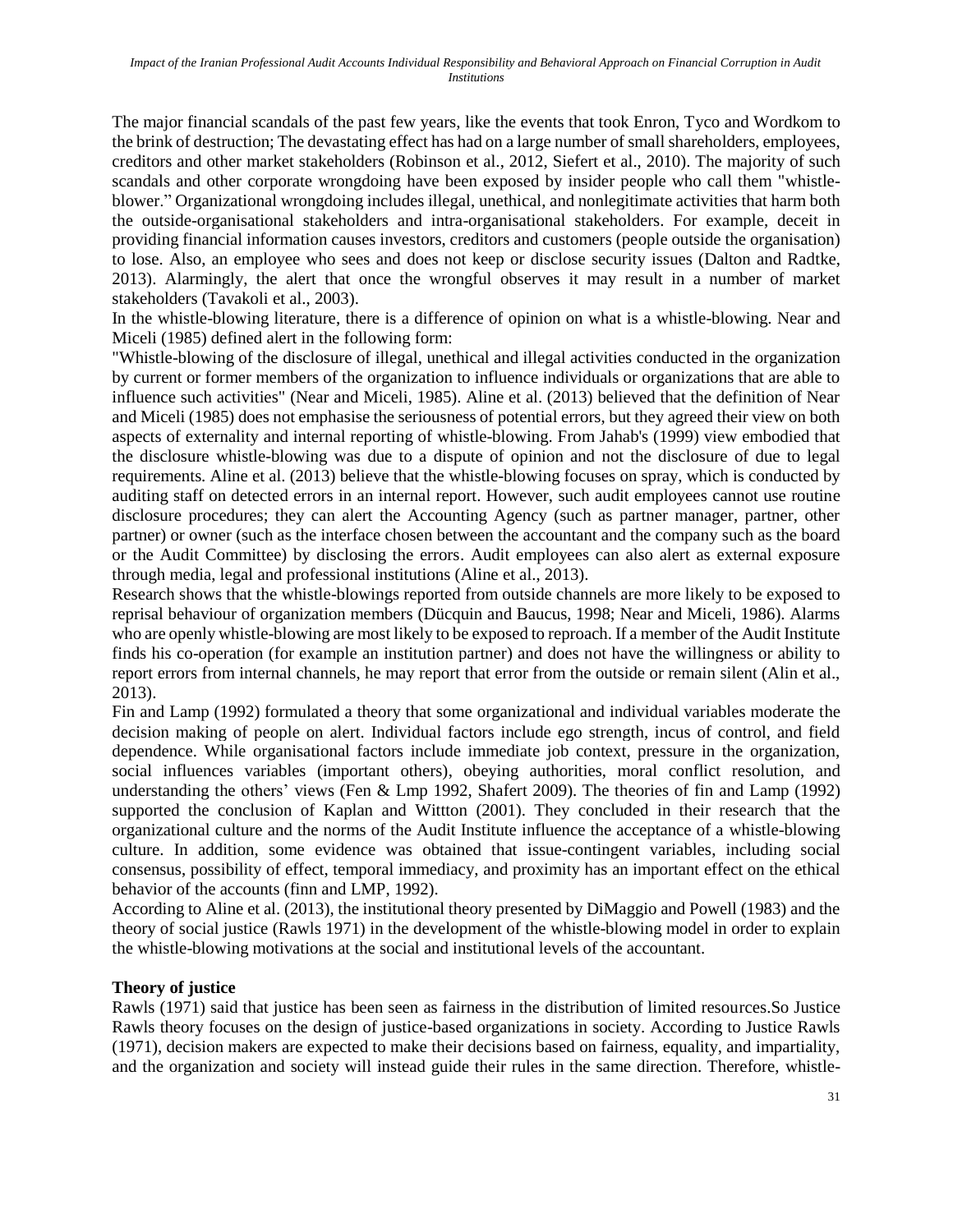blowing about accountability should be a voluntary action in the context of free speech, interpretation, and interpretation of justice and fairness in society. For example, Sherron Watkins revealed Enron's accounting violations because of his understanding of justice and what he thought fair to stakeholders (i.e., equal freedom in society and for society) (Aline et al. 2013)

#### **Institutional theory**

Although social and moral justice may positively affect the motivation for alarm in accounting, the process of obtaining institutionalized profit in the organization may also be an obstacle to the ethical obligations of auditing accounts in the interest of society.

When whistle-blowing is considered as a prosocial social behaviour in organization, then personal responsibility for reporting may affect people's decision. Curtis (2006) said that the responsibility for reporting a person affected by his social responsibility towards partner or his employer is his interest in professions, individual moral values and other factors. It can be reasonably said that people, based on their moral sense of good or bad (moral commitment with social responsibility) or sense of loyalty and commitment to the organization or description of their task (responsibility), may feel they need to report the action of the questionable. Another important development in the alert field is evaluating an individual from reporting costs. Graham (1986) and Shultz et al. (1993) used this variable in their model as an effective factor in reporting controversial actions, because they believe that the risk of reciprocation by the organization and its members affects the tendency to reporting wringdoing. The most important decisive factor that prevents an alarming person from reporting the organization's errors is the size and nature of reciprocal and punishment he can find in himself by the management and the employees involved in the wrongdoing," Ponmon (1994) said.

Previous studies have found evidence of the negative relationship between the harvest from the reported costs and the reported intentions (Arnold and Ponmon 1991, Hox et al., 1994, Kaplan 1995, Kaplan and Wittton 2001, Shultz et al., 1993). Curtis (2006) said there is a variety of problems in confronting the alarms. He believes that obstruction of job promotion, unfair assessment of performance, lack of support for colleagues, employment in unpleasant posts and jobs, and even dismissal can be the consequences that are awaiting the alert. Furthermore, Curtis (2006) has been used to reduce the sense of protection against wrongdoing and the belief that the profession supports the reporting of errors. Therefore, Aline et al. (2013) assumed that taking away from the costs associated with reporting had a direct and negative effect on independent accounting whistle-blowing intentions. One of the other important variables in this field is organizational culture that direct relationship between ethical values and organizational culture causes employees to have ethical behaviour in order to secure the interests of organization and its stakeholders. Mogan (1997) believes that each organization's culture is one of the main factors that affect its performance. In the view of Baron and Grinberg (2000), the effect of organisational culture on the members of organization is so that it can be understood by investigating its angles about how the members are treated, feelings, views and attitude, and how they might react against such changes. Therefore, organizational culture can play an important role in determining the frameworks of professional behavior of an organization or agency of audit.

#### **Research Literature**

The theoretical basis of the whistle-blowing was formed by some of the initial studies that have been done in this field, which is used to explain the whistle-blowing behavior. For example, Miselly and Nir, 1985; Near & Miceli, 1985). Recently, studies conducted on whistle-blowing to the optional reporting model " (for example, Shultz et al., 1993; Kaplan and Witkton, 2001; Irzo Kaplan, 2005; Kurtiz, 2006) and "The Theory of Planned Behavior of Ajan" (1991) (for example, Park and Blankinson, 2009, Randall and Gibson 1991, Alice and Ariel, 1999) are relied on in anticipating alert motives. (Dalton and Radtke, 2013).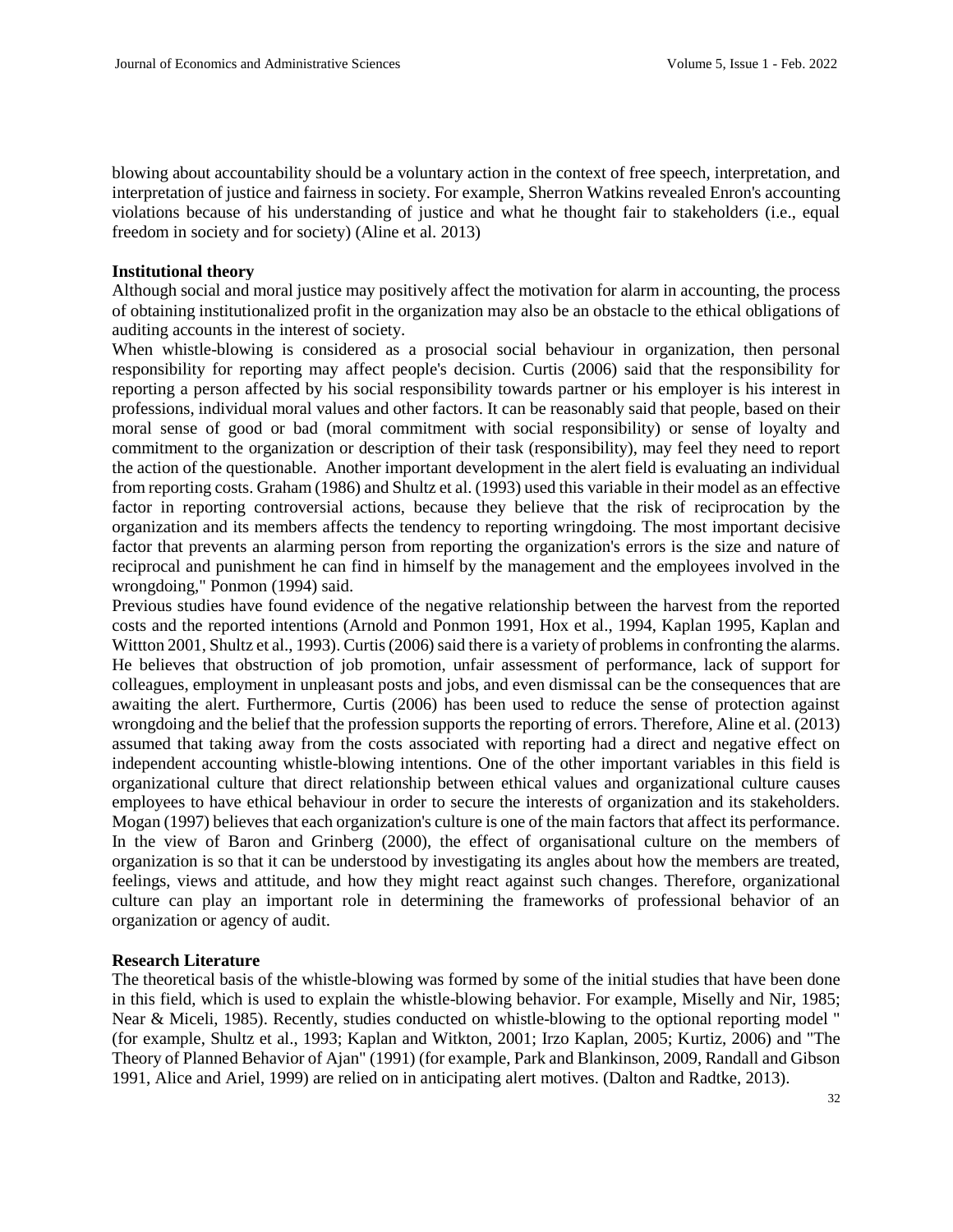In addition, previous studies have tested the effect of many individual characteristics on alarms. For example, age (Masmar-Magnus and Visueran, 2005), Gender (Sims and Keinan, 1198), job position (Masmar-Gonus and Visusaran, 2005), Culture (Tavakoli et al., 2003; Park et al., 2005), control source (Chiyo, 2003), self-efficiency (McKenab and Verthley, 2008). Dalton and Radtke, 2013). Other studies conducted in the field of whistle-blowing, testing the impact of intuitive variables such as organisational justice (Shawford et al., 2010), psychological status (Cortiz, 2006), policy and observer support (Sims and Keenan, 1998), Organization (The tendency to wrongdoing (Robinson et al., 2012) and the moral intensity (Taylor and Kurtis, 2010). (Dalton and Radtke, 2013). Hencer and Henri (1985) found that the control climate affects the design and implementation of the internal control systems. This research has not paid attention to the different cultures but it is important to pay attention to the potential conflict sector in the companies that work in different cultures.

Grey (1988) defined four values with the development of the cultural model and the moral values set by Hoffford for sub-culture accounting. In his view, four accounting values are professional versus state control, uniformity against flexibility, conservatism against optimism, concealment against detection. However, the rank of countries in avoiding high uncertainty and the distance between power and democracy is low in traditionalism and populism, the high probability of their rank in high conservatism and vice versa of their above-rank level in concealment will be high.

Bani Mahd and Najati (2016) did a study entitled, "The Relationship between Organizational Culture and Accountant Commitment." The aim of this study is to investigate the relationship between organizational culture and organizational culture on moral responsibility, professional behavior, lack of responsibility and inresponsibility of auditing the relationship between organizational cultures based on Haftd's theory on the account. The results indicate that there is only a relationship between distrust and work commitment between variables. The results show that with increasing the avoidance of uncertainty, the working commitment of the account decreases. Also, if the account is male, his work commitment will increase. If the audit workplace is the private audit agencies, the work commitment will increase. Since the job history variable has a positive relationship with the work commitment, it can be concluded that as the history of individuals in the audit profession increases, the commitment to audit work also increases.

Hamid Mazaheri Rad (2014), a study titled "A Review of the Concept of Ethical Behavior in Organizations" was conducted. They found in their study that today, organizations are increasingly busy with what they call the ethical dilemma, the situation, and conditions that must once again be defined as the wrong things. Mahdavi and Houshmand (2013) conducted a study titled "Investigate the impact of the organization's moral culture on the behavior of the Audits." The purpose of this study is to investigate the effect of the organization's moral culture on the behavior of the account. The results of the study show that the understanding of accounting from the ethical culture of the institution has no effect on the behavior of the accounts. Also, based on the findings, understanding accounts of the organizational moral culture and personality characteristics of the accounts does not increase the quality of audit through abnormal behavior of accounts.

Several studies have been conducted on the organization's moral care tools in accounting profession (for example, Jenkins et al., 2008; Soros et al., 2011; and Taylor et al., 2012; Alyuk and Israel, 2012). However, none of these studies has directly considered the relationship between the organisational moral care tools and the whistle-blowing of corruption. Therefore, the need to carry out such research in Iran is felt. Moreover, by doing this study, it is possible to understand the factors affecting whistle-blowing fraud in audit agencies.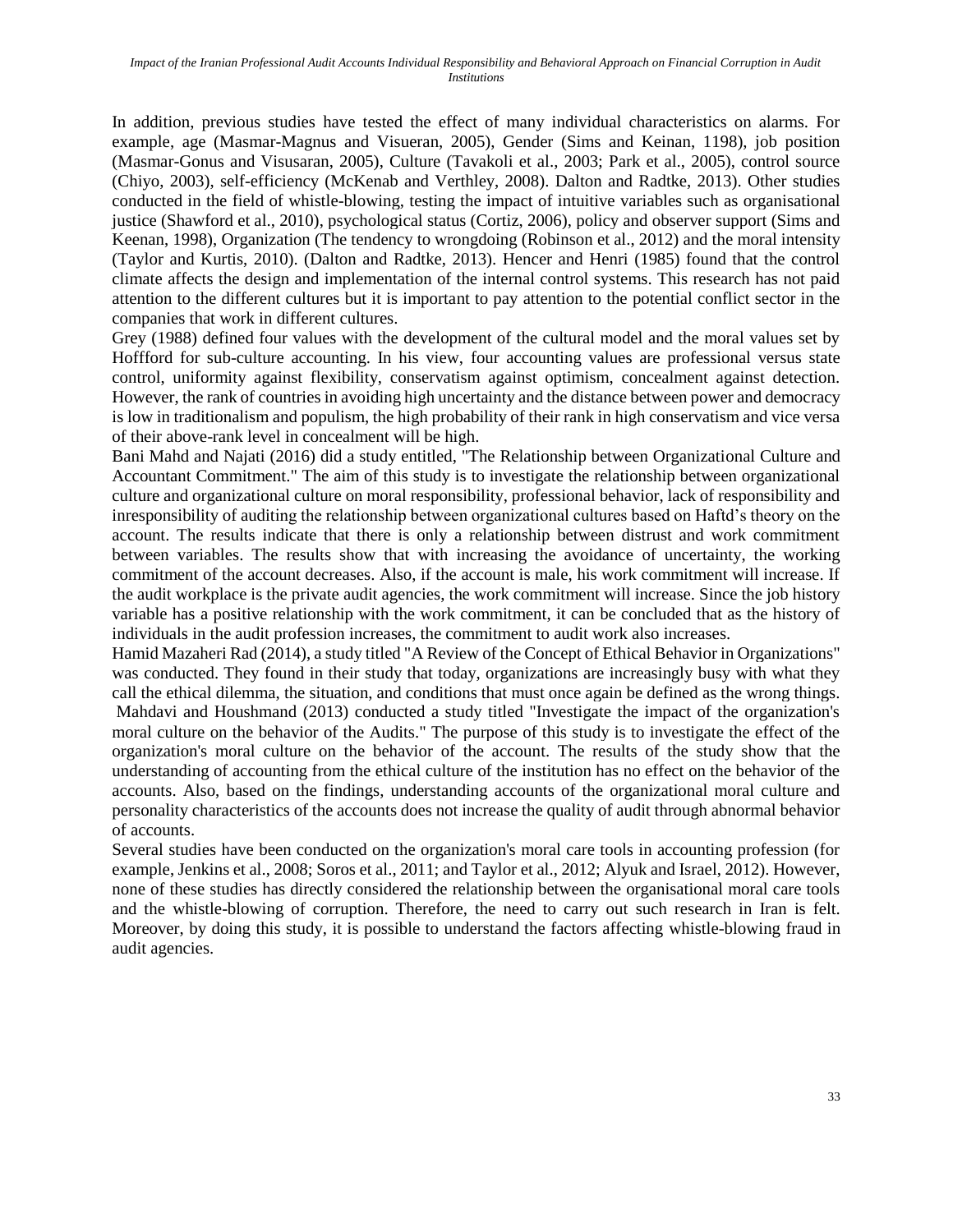### **Considering the above-mentioned theoretical foundations and research background, the hypotheses of this research are:**

- The perception of Iranian professional audits of personal responsibility for reporting on their whistle-blowing has a significant effect.
- Understanding Iranian professional accounts of the costs associated with reporting on their whistle-blowing has a significant effect.
- The perception of Iranian professional accounts has a significant effect on their whistle-blowing.

#### **Research Methodology**

This research is a library and analytic-Ali study and the research method is descriptive survey. It analyses the opinions of the respondents (the sample study) who answered questions about the subject and the dimensions of the research (variables and questions related). The research population of all accounts working in the Community of Official Accounting and Audit Agency's Community of Accounting Agencies is 2017. Since there are no official statistics on the number of audit agencies and the Audit Agency, the number of statistical population is considered unknown. Finally, the number of samples is based on the 320 formula. The literature of this study was collected using a library study including Latin and Persian articles, books, journals, and the use of the Internet and experimental data using ranked questionnaire (Likert) and field data. To analyze the data, the Linear-Amos (Goreskog and Sorbom, 1989) structural relations model will be used. In fact, Amos examines the validity of the selected variables. Amos technique is two analysis:

#### **A- Measurement Model B- Structural Equation Model (SEM)**

The measurement or confirmatory factors analysis show how hidden variables or hypothetical structures have been measured in more visible variables. The part of the structural function or path analysis determines the causal relationships between these latent variables. In other words, the model answers questions about validity and validity of observed variables and the structural function model answers questions related to the intensity of causal relationships (direct, indirect and general) between hidden variables and the amount of variance explained over the whole period.

In this study, the validity of the questionnaire was formal and content validity. In order to evaluate the formal validity of the questionnaire, statements were identified based on the components extracted from the valid studies. Moreover, the instructor of some academic professors and some experts at the companies level were asked to comment on the validity of the questionnaire. After reviewing and evaluating the questionnaire, the corresponding reforms were applied in the questionnaire and its apparent validity was confirmed and its adaptation with social norms, the organization climate and the objectives of the research were evaluated.

After collecting the data, the content validity of the software was analyzed by Amos for factor analysis. In this research, to understand that the statements represent the factors (structures) of the considered mentioned structure, a confirmatory factor analysis has been used. In confirmatory factor analysis, the closer the factor load to one number, the point is that the questionnaire questions have a stronger relationship with the main variables.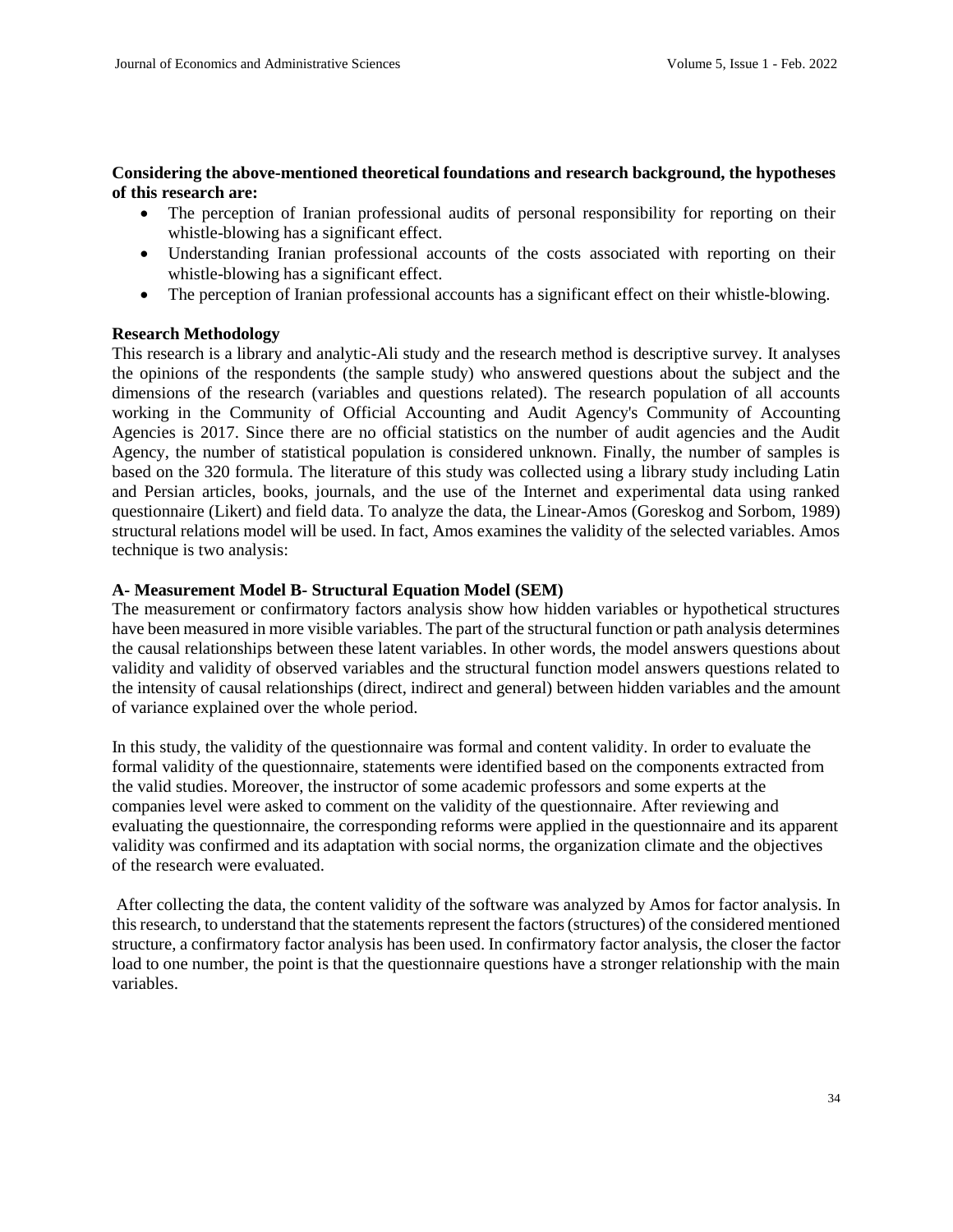|                                                | Exploratory factor analysis of the questionnaire items |                    |                |                            |  |
|------------------------------------------------|--------------------------------------------------------|--------------------|----------------|----------------------------|--|
| variable                                       | <b>Items</b>                                           | Factor load step 1 | standard error | <b>Factor Significance</b> |  |
|                                                | qq'                                                    | 930.0              |                |                            |  |
| Whistle Blowing                                | qq <sup>1</sup>                                        |                    | 066.0          | ***                        |  |
|                                                | $qq^3$                                                 | 1.000              |                |                            |  |
| Perceived personal cost of<br>reporting        | $qqq^3$                                                | 1.554              | 150.0          | ***                        |  |
|                                                | $qqqq^3$                                               | 1.200              | 115.0          | ***                        |  |
|                                                | $qq^2$                                                 | 1.000              |                |                            |  |
| Perceived seriousness the<br>act in question   | $qqq^2$                                                | 924.0              | 071.0          | ***                        |  |
|                                                | qqqq <sup>2</sup>                                      | 679.0              | 067.0          | ***                        |  |
|                                                | $qq^4$                                                 | 1.000              |                |                            |  |
| Perceived personal<br>responsibility to report | $qqq^4$                                                | 871.0              | 067.0          | ***                        |  |
|                                                | $qqqq^4$                                               | 0.859              | 0.056          | ***                        |  |

**Table 1: Exploratory factor analysis of the questionnaire items**

In Table 1, the non-standard factor load for each of the items is presented; the magnitude of these factors is, in fact, that the questionnaire questions have a stronger relationship with the main variables. If the value of the standard factor is zero, it means no relationship between the questionnaires questions and the main variable, and negative factor load means the inverse of the effect of the questionnaire questions on the main variable. According to Fresnel and Locker criteria (1981) operating load of factor more than 0.5 are considered as suitable. As we can see, the results of factor analysis are confirmed all factors at the desired level. For questions of  $q<sup>1</sup>$  and  $q<sup>9</sup>$  and ... $qq<sup>4</sup>$  is considered due to the need to identify the charge model. In this research, construct reliability method is used for test reliability.

| Table 2: Validity of reliability of research constructs (hidden variables) |
|----------------------------------------------------------------------------|
| (Volidity of religibility of research constructs (hidden veriables)        |

| (Validity of reliability of research constructs (hidden variables) |                                              |                             |  |  |  |
|--------------------------------------------------------------------|----------------------------------------------|-----------------------------|--|--|--|
| No.                                                                | variable                                     | construct reliability<br>CR |  |  |  |
|                                                                    | Whistle Blowing                              | 0.917                       |  |  |  |
|                                                                    | Perceived Personal costs reporting           | 0.811                       |  |  |  |
|                                                                    | Perceived seriousness of the act in question | 0.754                       |  |  |  |
| 10                                                                 | Perceived personal responsibility to report  | 0.799                       |  |  |  |

As observed in table 2, in the reliability values of structure obtained from 0.7, therefore the measurement model has good convergence validity.

# **Definitions of variables**

**Whistle-blowing**: The disclosure of illegal, immoral and illegal activities carried out by current or former members of the organization to influence individuals or organizations that are able to influence such activities (Near & Miceli, 1985).

**Harvesting of personal responsibility for the report**: The perception of individual responsibility towards reporting is related to the person's interpretation of responsibility and the duty he has in relation to the inaccurate report. This interpretation refers to understanding the extent of his social responsibility and understanding of his work duty (Shultz et al., 1993).

**Harvesting of reporting costs**: Taking the costs associated with reporting is related to the data-related damage (Schulte et al., 1993).

**Harvesting of the consequences questionable**: Misconception of the consequences of questionable action refers to an individual's assessment of the level of importance and seriousness (consequences) of errors. This assessment is related to the characteristics of the circumstances in which a fault occurs, such as the magnitude of potential damage caused by errors or the level of error repeat (Shultz et al., 1993).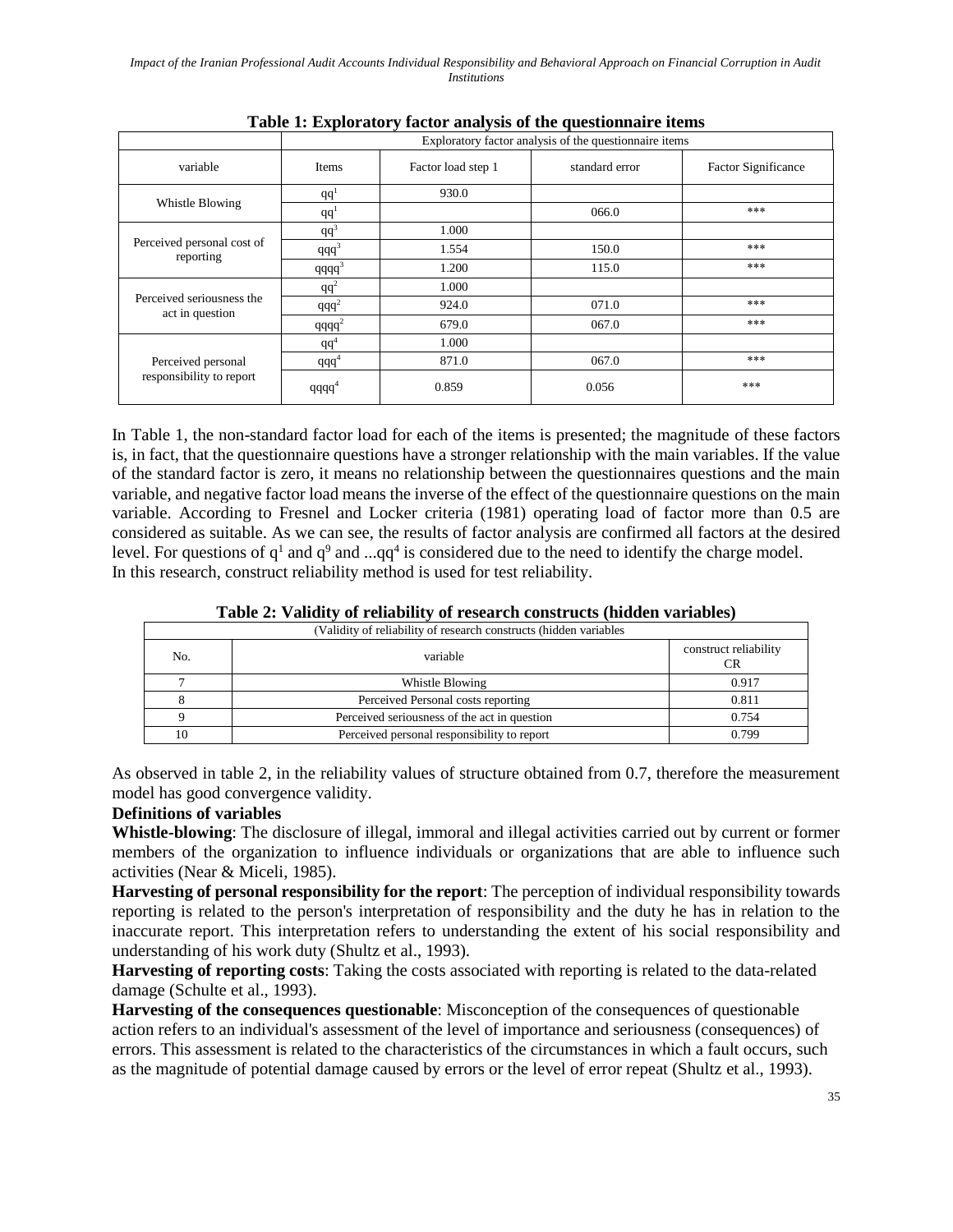#### **Findings**

### **Table 3: Frequency and percentage distribution of the sample studied based on identification variables**

| variable                |                                                                                                   | absolute frequency | Relative frequency |  |
|-------------------------|---------------------------------------------------------------------------------------------------|--------------------|--------------------|--|
| Gender                  | Male                                                                                              | 120                | 4/37               |  |
|                         | Female                                                                                            | 201                | 6/62               |  |
|                         | Private                                                                                           | 238                | 1/74               |  |
| Type of institution     | Corporate Audit                                                                                   | 83                 | 9/25               |  |
|                         | Less than 3 years                                                                                 | 145                | 2/45               |  |
|                         | Between 6-4 years                                                                                 | 50                 | 6/15               |  |
| History of respondents  | Between 9-7 years                                                                                 | 24                 | 50/7               |  |
|                         | More than 10 years                                                                                | 99                 | 8/30               |  |
|                         | No answer                                                                                         | 3                  | 9/0                |  |
|                         | Auditor                                                                                           | 175                | 5/54               |  |
|                         | Senior Auditor                                                                                    | 69                 | 5/21               |  |
| Job rank of respondents | Supervisor                                                                                        | 54                 | 8/16               |  |
|                         | Manager                                                                                           | 5                  | 6/1                |  |
|                         | Partner<br>$30 - 21$<br>$40 - 31$<br>50-41<br>60-51<br>More than 60<br>Bachelor<br>Masters<br>PhD | 18                 | 6/5                |  |
|                         |                                                                                                   | 164                | 1/51               |  |
|                         |                                                                                                   | 90                 | 28                 |  |
| Age of respondents      |                                                                                                   | 44                 | 7/13               |  |
|                         |                                                                                                   | 17                 | 3/5                |  |
|                         |                                                                                                   | 6                  | 9/1                |  |
|                         |                                                                                                   | 178                | 5/55               |  |
| Education               |                                                                                                   | 141                | 9/43               |  |
|                         | $\mathfrak{2}$                                                                                    |                    | 6/0                |  |

Based on the data in the table, it can be said that:

- The least frequency of patients with fewer than 5.5 years and those with less than 3 years history has the highest frequency with 45.2.

- Higher levels of officer-graduate level were higher than 55.5 individuals. Less than 0.6 of individuals were received lecture.

Most of the men consist of 62.6% of respondents and less commonly for women, 37.4% of them are female. - The results indicate that the prevalence of SBS is more than 54.5 which contains 54.5 of respondents, lower frequency for managers, which includes less than 1.6 samples

The most prevalent incidence of infection in private institutions was that of 74.1 of respondents, less than 25.9 of the audit organization.

- Regarding the age of guyana, the frequency is 30-21. Less than 2% of respondents are available for age.

| <b>Variables</b>                               | <b>Central tendency indicators</b> |        | <b>Dispersion indicators</b> |       |          | <b>Distribution indicators</b> |                 |                 |
|------------------------------------------------|------------------------------------|--------|------------------------------|-------|----------|--------------------------------|-----------------|-----------------|
|                                                | Mode                               | Median | <b>Mean</b>                  | Range | Variance | <b>Standard</b><br>deviation   | <b>Skewness</b> | <b>Kurtosis</b> |
| Whistle-blowing                                | 4.55                               | 5.27   | 4.94                         | 5.96  | 2.330    | 1.52                           | $0.770-$        | $0.244 -$       |
| Consequences of<br>the report                  | 2.53                               | 2.53   | 2.56                         | 4.46  | 1.043    | 1.02                           | $0.140 -$       | $0.814 -$       |
| Reporting cost                                 | 5.21                               | 5.97   | 5.74                         | 5.97  | 1.519    | 1.232                          | $0.884 -$       | 0.553           |
| Individual<br>responsibility for<br>the report | 3.68                               | 4.35   | 4.14                         | 6.29  | 1.790    | 1.337                          | $0.875 -$       | 0.361           |

**Table 4: Descriptive statistics of variables**

As seen in the above table, mean and average and mode are more than other variables because of the change in response spectrum from 5 options to 7 options, one of which is the cause and the degree of individual responsibility for the report is more than other variables. Based on the above-table, the models have a lot of paradigms as normal and there is a lot of deviation toward normal distribution, because, except for care,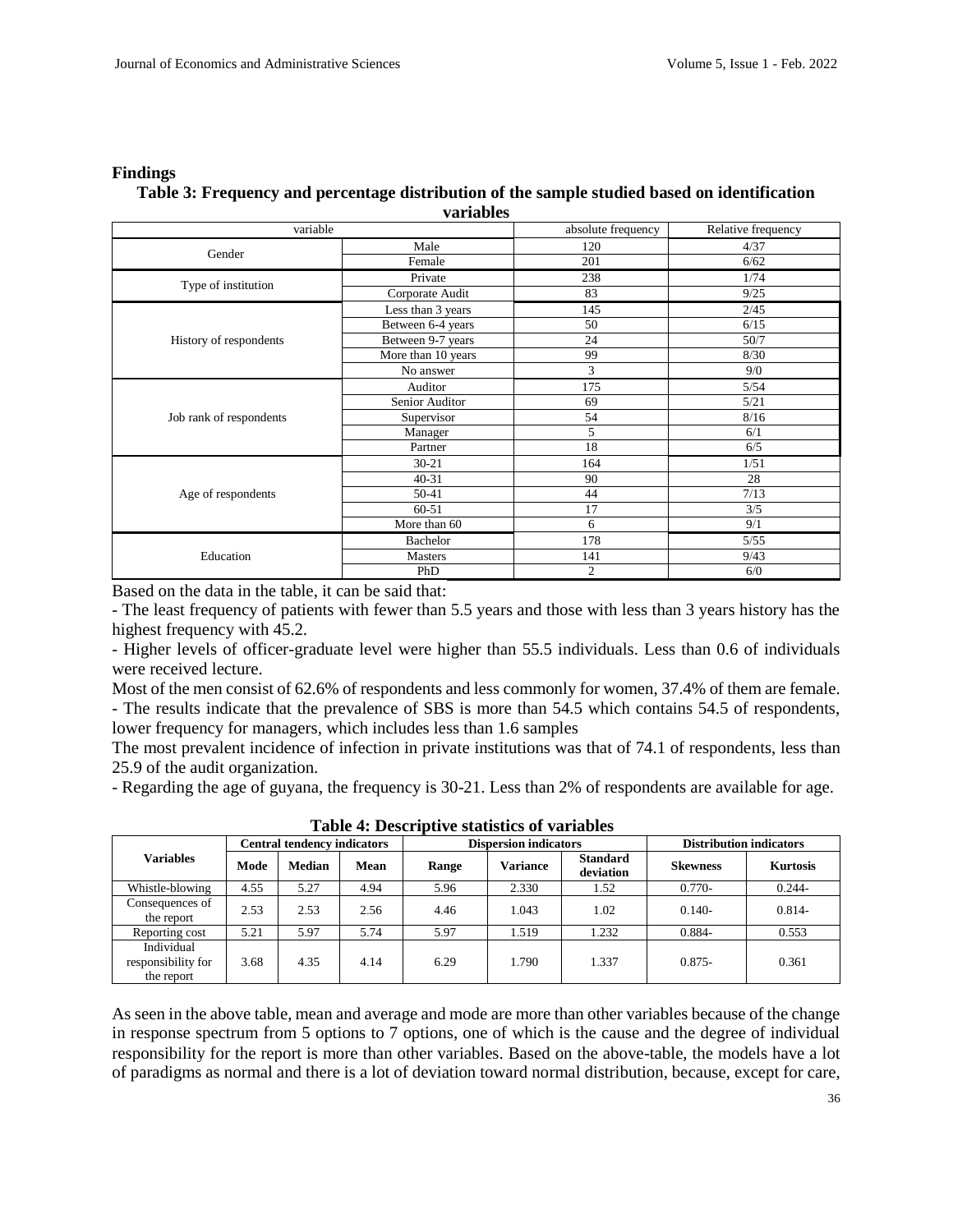attention and other rules and regulations, all the other variables have stretch and crunch between 1- and 1 which is the criteria for compliance with normal distribution.

# **Inferential findings**

In any researcher study, by gathering data and information in correct and scientific method and analyzing them, we try to find answers to the research questions and evaluate the hypotheses derived from theoretical principles. Therefore, the researcher, based on the results of statistical analysis, commented on the hypotheses and confirmed or rejected them according to the results.

## **Discriminant Validity**

Discriminant Validity (validity) in the SEM structural equation model means that the markers of a structure with structure markers have not high correlation and are distinguished from each other, so it can be concluded that two structures measure the same target. This subject occurs when there is a overlapping between the two structures in terms of definition. To evaluate this validity, the methods of correlation, factor analysis, average variance expression, and multi-structural approach are used.

correlation-based evaluation: When one of the scales items and other scale items, that are present in researcher study, has a high correlation (85.0<r as a contagious rule), a whistle-blowing about the overlap of these two structures will be.

Medium and maximum variance methods were reported:

This method is a factor analysis based alternative method presented by Fresnel and Wallacer (1981). In this approach, there is a time when the average variance shown by a AVE structure is greater than the common variance squared with ASV. The following table contains the required values for differential validity.

|             | Discriminant convergence (hidden variables) of research |                |                     |        |  |  |  |
|-------------|---------------------------------------------------------|----------------|---------------------|--------|--|--|--|
| No.         | variable                                                | Construct      | extraction mean AVE | CR>AVE |  |  |  |
|             |                                                         | CR reliability | variance            |        |  |  |  |
|             | Whistle Blowing                                         | 0.649          | 0.207               |        |  |  |  |
| 8           | Perceived Personal costs                                | 0.598          | 0.012               |        |  |  |  |
|             | reporting                                               |                |                     |        |  |  |  |
| $\mathbf Q$ | Perceived seriousness of the act<br>in question         | 0.508          | 0.201               |        |  |  |  |
| 10          | Perceived personal responsibility                       | 0.571          | 0.064               |        |  |  |  |
|             | to report                                               |                |                     |        |  |  |  |

**Table 5: Differential convergence (hidden variables) of research**

As observed in table 5, the mean values of variance obtained above each value are greater than the common variance squared (ASV), and the differential reliability value is confirmed.

Therefore, the model under study to test the hypotheses can be summarized as follows:

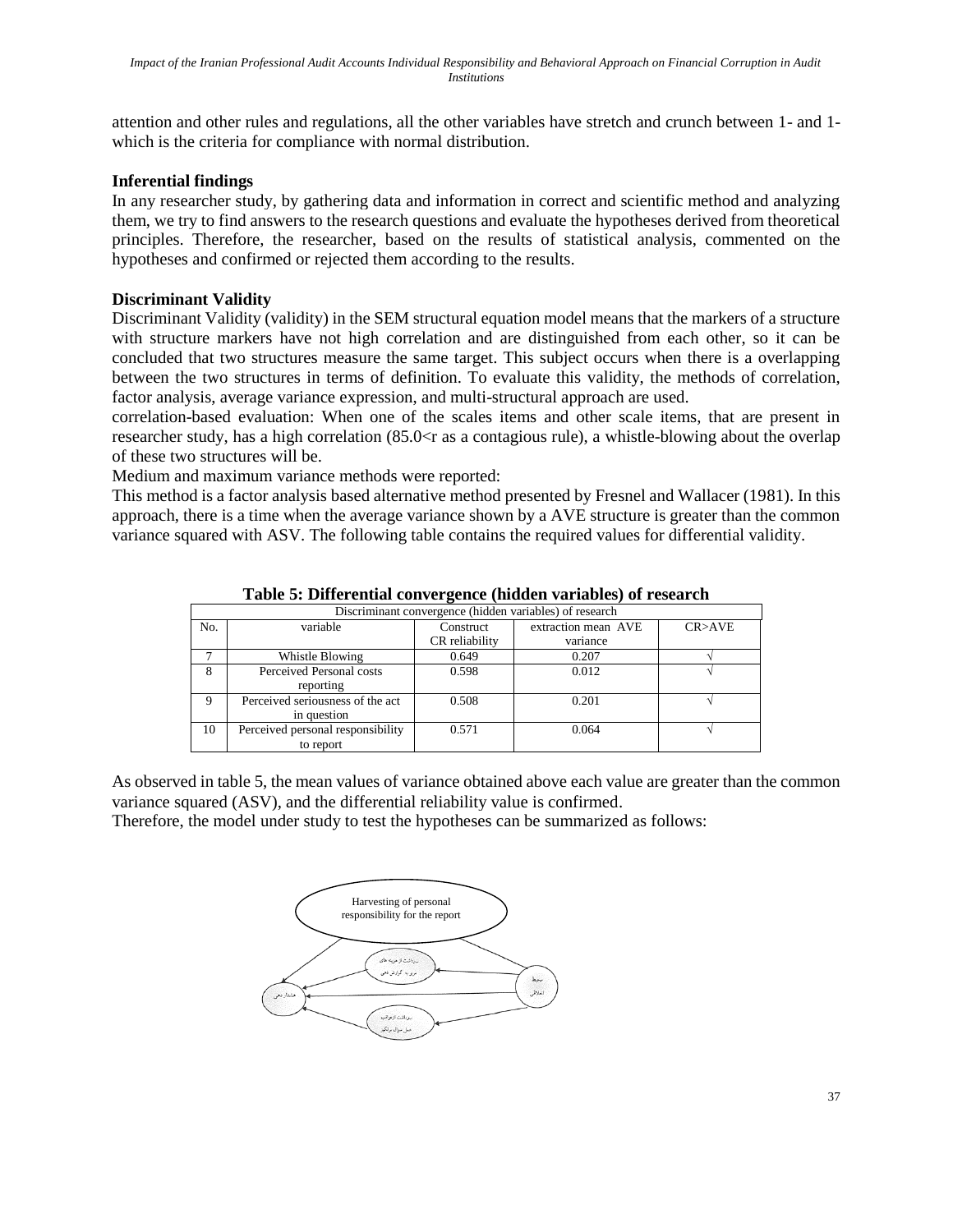

**Fig.1: The model selected to test the thesis hypotheses**

In the following, we will fit the model using Amos software.



**Fig. 2: Fitted model to test the thesis hypotheses**

In the above model, path coefficients are shown to fit the path analysis. The following is the path analysis output for the model.

| The<br>significance<br>level | <b>Estimated coefficient/</b><br>estimated error | estimated error | <b>Estimation of non-standard</b><br>regression coefficient | <b>Regression relation</b> |
|------------------------------|--------------------------------------------------|-----------------|-------------------------------------------------------------|----------------------------|
| ***                          | 8.136                                            | .225            | 1.829                                                       |                            |
| ***                          | 6.174                                            | .251            | 1.547                                                       |                            |
| .226                         | $-211.1$                                         | .202            | $-.244$                                                     |                            |
| ***                          | 21.580                                           | .064            | 1.377                                                       |                            |
| ***                          | 6.604                                            | .041            | .269                                                        |                            |
| ***                          | $-924.5$                                         | .077            | $-455$                                                      |                            |
| ***                          | 10.125                                           | .110            | 1.118                                                       |                            |

**Table 6: Regression coefficients estimated by Amos software**

38 As shown in the above table, the path coefficients associated with ethical climate variables on perceived personal responsibility to report and the consequences of the act were significant but the coefficient of the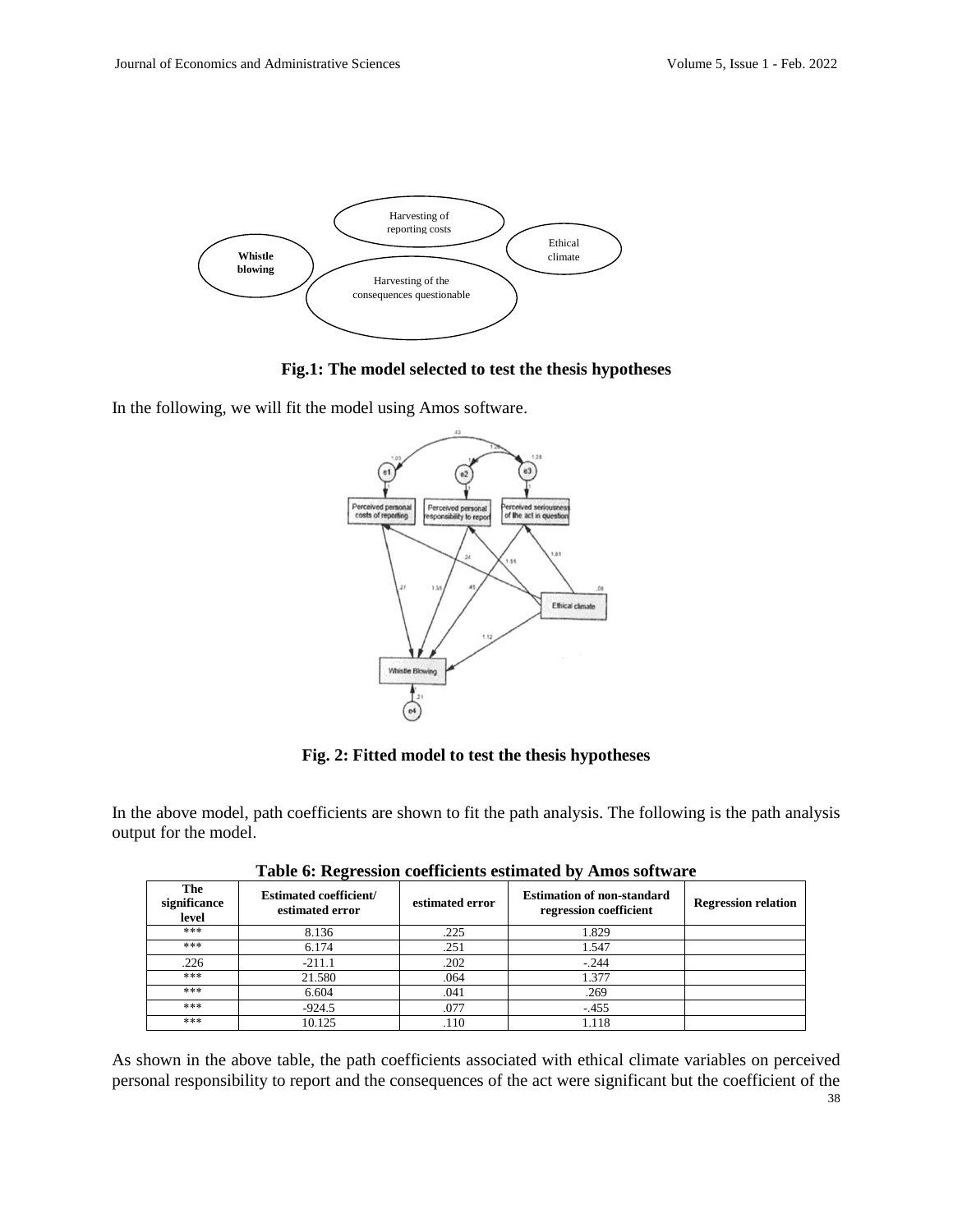moral path on Perceived Personal costs reporting was not significant because the level of the report was higher than 0.05.

For this model, the level of emara (Q) was 0.562 and the degree of freedom (1) was 0.453. As a result, a significant level is higher than 0.05, and this is a reason for the model fit, because the Chi Statistics cases are two significant, then the good statistics of the model fit are investigated:

Amos outputs are as follows on the occasion of the model.

| Table 7: Goodness of He model parameters |      |       |      |       |      |      |              |  |
|------------------------------------------|------|-------|------|-------|------|------|--------------|--|
| <b>RMR</b>                               | NFI  | GFI   | TТ   | RFI   | IF'  | CFI  | <b>RMSEA</b> |  |
| 0/026                                    | 1/00 | 0/999 | 1/00 | 0/997 | 1/00 | 1/00 | 0/000        |  |

**Table 7: Goodness of fit model parameters**

In this table, RFI.IFI variables are large numbers in the model presented in the top shape of the model, above 0.9, which shows that the model is in the proper level of fit. On the other hand, the prepared value of RMSEA is less than 0.03, so the model is fitted to a good model.

After confirming the occasion of the model, the requirements for testing the hypotheses mentioned in the present research can be examined and then we will investigate these assumptions.

 Hypothesis: 1. The Iranian professional audits have a significant effect on individual responsibility for reporting on their whistle-blowing.

In the study of the effects of Iranian professional accounts harvesting variables, individual responsibility for reporting on the alert, as is seen in Figure4 and Table 5. The coefficient of the path has been estimated to be 1.37. The significance of this coefficient was 0.000 and 0.05, respectively. The error of this estimate is 0.064, and the coefficient of an estimated value of 21.58 compared to the estimated error, it could be concluded that this path coefficient is significant at the level of error 0.05, i.e., the Iranian professional audit of individual responsibility for reporting on alert at the level of the population under study. So the theory of number five is accepted.

 Hypothesis: 2. The Iranian professional audits of the costs associated with reporting on their alert have a significant effect.

In the study of the effects of Iranian professional audit harvesting from the costs related to reporting on the alarm, as is seen in Figure4 and Table 5. The path coefficient has been estimated to be 0.269. The significance of this coefficient was 0.000 and 0.05, respectively. The error of this estimate is 0.041 that the coefficient of an estimated value is 6.60 compared to the estimated error. The result is that the path coefficient has a significant effect at the level of error of 0.05, i.e., the Iranian professional audits of the costs associated with reporting on their whistle-blowing of the community. So the six hypothesis is accepted.

Hypothesis 3: The Iranian professional audits have significant effect on their whistle-blowing.

In the study of the variable effects of Iranian professional audits' harvesting, the consequences of questionable actions are observed in Figure 4 and Table 5. The path coefficient has been estimated to be 0.455. Therefore, this value is negative. Therefore, it has negative effect on alarm and can be decreased. The significance of this coefficient was 0.000 and 0.05, respectively. The error of this estimate is 0.077 that the coefficient of an estimate equal to 5.92 has an estimated error. It can be concluded that the path coefficient is significant at the level of error 0.05, i.e., the Iranian professional audit, with the impact of questionable action on the level of the population. So the seven hypothesis is confirmed.

# **Conclusions and suggestions**

Whistle-blowing is considered as one of the most important monitoring mechanisms in preventing financial scandal in companies, including accounting companies. The accounting profession and other legal entities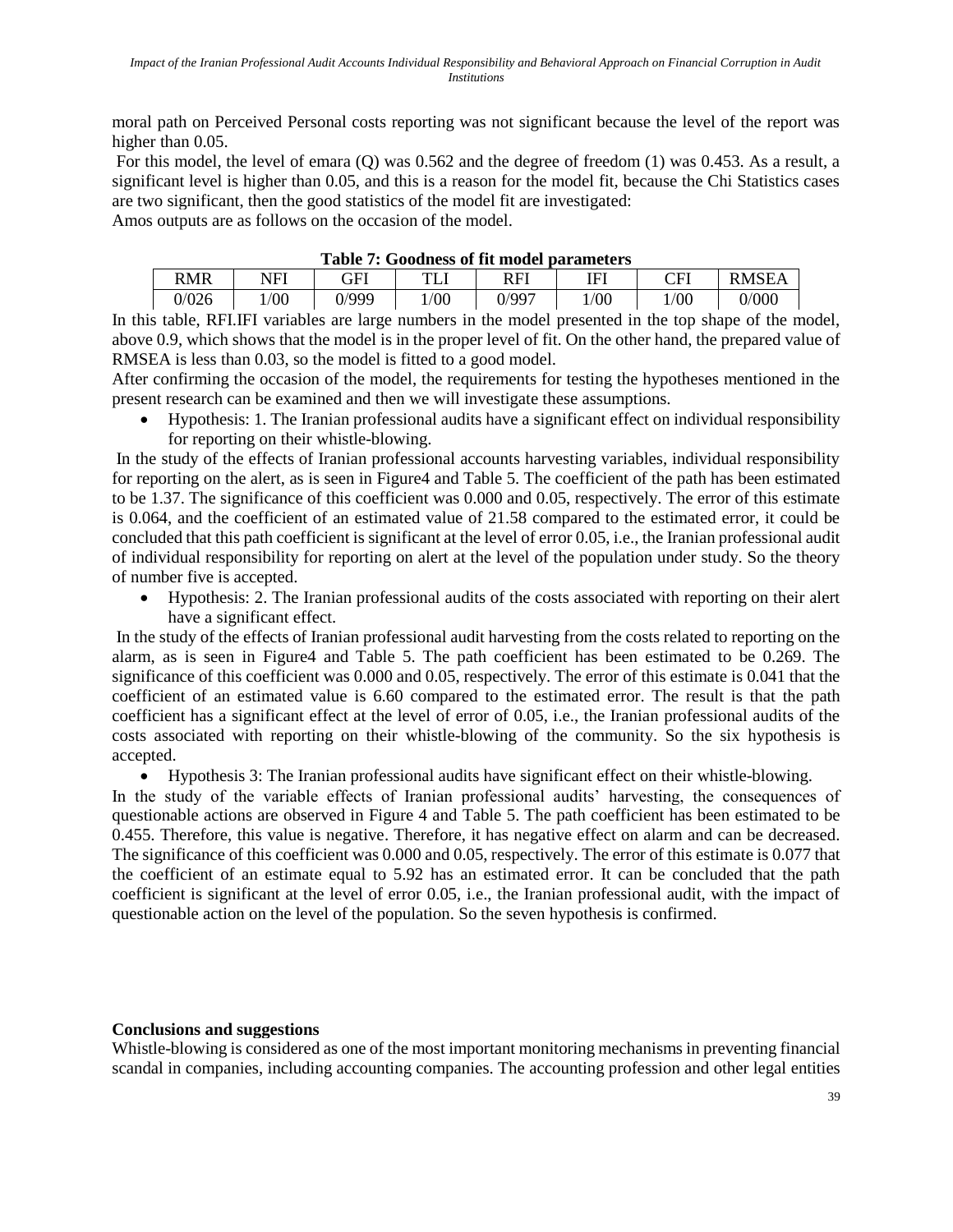concerned have already been asked to include the alert as an important and sensitive part of the organisational culture (Sarbanes Oxley, 2002). However, the practice of professional behavior requires that audits must complete and perfect their work and report any error that is actually happening or suspicious of it; But the recent financial scandals, the provisions of the Professional Code of Conduct for Prevention of such scandals and the protection of the public interest (Dart, 2011).

The obvious failure of the Professionalism in protecting public interests may be due to the great reluctance of the audit employees in the report of wrongdoing or the questionable behavior of his colleagues (Finn and Lmp, 1992; Kaplan and Wittton, 2001). Part of it is due to the failure of the current professional behavior. This is because neither encourages the auditing profession, nor provides a guide in this field, when the Accounting Bill reported the wrongful to its higher hierarchy and with the company Audit Committee and did not react to them. Due to the unique relationship between the Accounting Agency and the Owner, the Audit Bureau employees have legal access and a lot of information on the owner's financial and business affairs. Therefore, it is very important that the system of professional letters pay attention to such a unique relationship and dictate clear instructions in this regard when professional commitments are imposed by both professional and large numbers of public members. There is no question that no professional behaviour can order any case. Therefore, we should look beyond the rules of professional conduct and consider other criteria such as whistle-blowing to prevent future financial scandal and to protect the public interest. Aline et al., 2013).

According to the findings, which are completely based on the theoretical foundations, it can be said that the perception of Iranian professional audits of their individual and behavioral responsibility to whistleblow against financial corruption in the Audit Institutions plays an important role.

#### **References**

Abdolmohammadi, M.J., & Reeves, M.F. (2003).Does group reasoning improve ethical reasoning? Business & Society Review, 108(1), 127-137. Abdolmohammadi, M.J., Gabhart, D.R.L., & Reeves, M.F. (1997).Ethical cognition of business students individually and in groups.Journal of Business Ethics, 16(1), 1717-1725.

Adebayo, D.0. (2005).Ethical attitudes and prosocial behaviour in the Nigeria police: moderator effects of perceived organizational support and public recognition.Policing: An International Journal of Police Strategies and Management, 28(4), 684-705.

Aflatooni, Abbas, Nikbakht, Lily (2010). Application of econometrics in accounting research, financial management and economic sciences, Tehran, Termeh Publications, first edition.

Aflatooni, Abbas. (2013). "Statistical analysis with Ivyus in accounting, management and economics research." Termeh Publications. First Edition, Tehran.

Ahmadpour, Ahmad, Kashanipour, Mohammad and Shojaei, Mohammad Reza (2010); "Assessing the Impact of Corporate Governance and Audit Quality on the Cost of Financing through Debt (Borrowing)", Accounting and Auditing Reviews, No. 62, pp. 17-32.

AICPA. (2007).Code of professional conduct.New York, NY: AICPA.Ajzen, I. (1991).The theory of planned behaviour.Organizational Behaviour and Human Decision Processes, 50(2), 179–211.

Alavi Tabari, Seyyed Hussein, Khalifa Sultan, Seyyed Ahmad and Shahbandian, Nahid. (2012); "Audit Quality and Profit Forecasting", Financial Research, No. 3, pp. 23-35.

Arnold, D., & Ponemon, L. (Fall 1991).Internal auditors' perceptions of whistle blowing and the influence of moral reasoning: an experiment.Auditing: A Journal of Practice and Theory, 10(2), 1–15.

Ashoori, Darius. (2007). "Concepts and Definitions of Culture, Third Edition, Tehran: Agah Publications.

Ashrafzadeh, Hamidreza, and Mehregan, Nader (2008). "Data Panel Econometrics", Tehran, Tehran University Press.

Balthazard, P.A.and R.A.Cook (2004)."Organizational culture and Knowledge Management Success: Assessing the Behavior-Performance Continum." Proceedings of the 3 7 th Hawaii International Conference on System Science.

Bandura, A. (1977).Social learning theory.Englewood Cliffs, NJ: Prentice Hall.Bandura, A. (1997).Self efficacy.New Jersey: Prentice Hall.

Bani Mahd, Bahman and Nejati, Amir. (2016). "The relationship between organizational culture and auditors' work commitment", Financial Accounting and Auditing Research, No. 3, pp. 119-138.

Baron, A., Greenberg, (1994), " Behevior in Organizations Third Edition ", Prentice Hall.

Bettenhausen, K.L., & Murnighan, J.K. (1991).The development of an intragroup norm and the effects of interpersonal and structural challenges.Administrative Science Quarterly, 36(1), 20-35.

Beu, D.S., Buckley, M.R., & Harvey, M.G. (2003).Ethical decision making: a multidimensional construct.Business Ethics: A European Review, 12(1), 88–107.

Blau, P.M. (1964).Exchange and power in social life.New York, NY: Wiley.

Bobek, D., & Hatfield, R. (2003).An investigation of the theory of planned behaviour and the role of moral obligation in tax compliance.Behavioural Research in Accounting, 15, 13–38.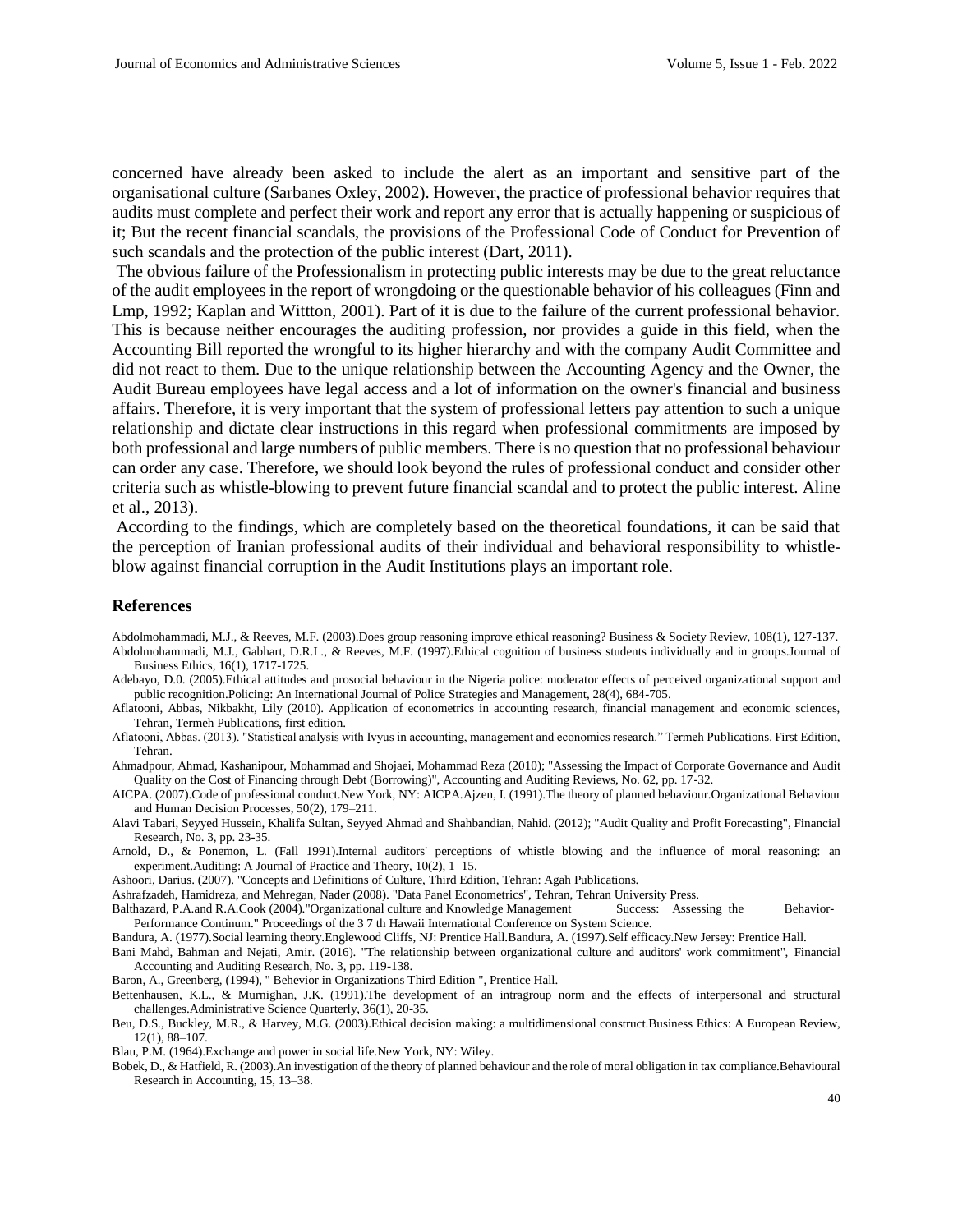#### *Impact of the Iranian Professional Audit Accounts Individual Responsibility and Behavioral Approach on Financial Corruption in Audit Institutions*

Brennan, N., & Kelly, J. (2007).A study of whistle-blowing among trainee auditors.British Accounting Review, 39(1), 61-87.

Broadhead-Fearn, D., & White, K. (2006).The role of self-efficacy in predicting rule-following behaviors in shelters for homeless youth: a test of the theory of planned behaviour.Journal of Social Psychology, 146(3), 307–325.

Buchan, H.F. (2005).Ethical decision making in the public accounting profession: an extension of Ajzen's theory of planned behaviour.Journal of Business Ethics, 61(2), 165-181.

Carpenter, T.D., & Reimers, J.L. (2005).Unethical and fraudulent financial reporting: applying the theory of planned behaviour.Journal of Business Ethics, 60(2), 115-129.

Chatman, J.A., & Flynn, F.J. (2001).The influence of demographic composition on the emergence and consequences of cooperative norms in work teams.Academy of Management Journal, 44(5), 956-974.

Chiu, R.K. (2002).Ethical judgment, locus of control, and whistle-blowing intention: a case study of mainland Chinese MBA students.Managerial Auditing Journal, 17(9), 581-587.

Chung, J., Monroe, G., & Thome, L. (2004).An examination of factors affecting external and internal whistle-blowing by auditors.Research seminar.The University of NSW School of Accounting.

Clemente, M. (2003)."Growing Concerns: Managing Corporate Culture for Strategic Success, Part One." Smart Praos Newsletter.Retrieved from http:// accounting. smartpros. com/x36880 .xml [04/10/2011].

Cohen, J.R., & Martinov-Bennie, N. (2006).The applicability of a contingent factors model to accounting ethics research.Journal of Business Ethics, 68(1), 1- 18.

Copeland, J. (2005)."Ethics as Imperative." Accounting Horizons, 19 (1), pp.35- 43.

Cullen, J. (1978).The structure of professionalism.New York: P.B.Inc.

Curtis, M. (2006).Are audit-related ethical decisions dependent upon mood? Journal of Business Ethics, 68(2), 191-209.

Dart, E. (2011 ).UK investors' perceptions of auditor independence.British Accounting Review, 43, 173-185.

De Jong, A., de Ruyter, K., & Lemmink, J. (2005).Service climate in selfmanaging teams: mapping the linkage of team member perceptions and service performance outcomes in a business-to-business setting.Journal of Management Studies, 42(8), 1593-1620.

DeAngelo, L. (August 1981 ).Auditor independence, low-balling and disclosure regulation.Journal of Accounting and Economics, 3(2), 113-127.

Deegan C (2004).Financial accounting Theory.McGraw Hill publication.Gowthorpe C, Amat O (2005).Creative Accounting: Some Ethical Issues of Macroand Micro Manipulation.Journal of Business Ethics 57: 55-64.

DiMaggio, P.J., & Powell, W.W. (1983).The iron cage revisited: institutional isomorphism and collective rationality in organizational fields.American Sociological Review, 48(2), 147-160.

Donaldson, W. (2005)."Speech by SEC Chairman: Remarks before the Financial Services Roundtable.U.S.Securities and Exchange Commission."Retrieved from http:// www. sec. gov/newslspeech/spch 040105 whd.htm. [04/10/2011 }.

Dowling, C. (2009).Appropriate audit support system use: the influence of auditor, audit team, and firm factors.The Accounting Review, 84(3), 771-810.

Dukerich, J.M., Nichols, M., Elm, D., & Vollrath, D. (1990).Moral reasoning in groups: leaders make a difference.Human Relations, 43(5), 473- 493.

Dworkin, T.M., & Baucus, M.S. (1998).Internal vs.external whistle-blowers: a comparison of whistle-blowering processes.Journal of Business Ethics, 17(12), 1281-1298.

Eisenberger, R., Fasolo, P.M., & Davis-LaMastro, V. (1990).Effects of perceived organizational support on employee diligence, commitment and innovation.Journal of Applied Psychology, 75(1), 51-59.

Eisenberger, R., Huntington, R., Hutchinson, S., & Sowa, D. (1986).Perceived organizational support.Journal of Applied Psychology, 71(3), 500- 507.

Etemadi, Hossein and Dianti Deilami, Zahra. (2009). "The effect of ethical perspective of financial managers on the quality of corporate financial reports," Quarterly Journal of Ethics in Science and Technology, Nos. 1 and 2, pp. 11-22.

Finn, D.W. (1995).Ethical decision making in organizations: a management employee-organization whistle-blowing model.Research on Accounting Ethics, 1, 293-313.

Finn, D.W., & Lampe, J. (1992).A study of whistle-blowing among auditors.

Fishbein, M., & Ajzen, I. (1975).Belief, attitude, intention and behaviour: An introduction to theory and research.Reading, MA: Addison-Wesley Publishing Company.

Flannery, B., & May, D. (2000).Climateal ethical decision making in the US metal-finishing industry.Academy of Management Journal, 43(4), 642-662.

Forghandoost Haghighi, Kambiz and Bani Mahd Bahman, but Lor Haidar. (2013). "Comparative study of Machiavellianism among accountants, auditors, physicians and engineers", the article was accepted and published by the Scientific and Research Journal of Financial Accounting and Auditing, Islamic Azad University, Tehran Branch.

G.Sutton (Eds.), Behavioural accounting research: Foundations and frontiers (pp.188-221).Sarasota, Florida: American Accounting Association.

Gaa, J.C. (1992).Discussion of a model of auditors' ethical decision processes. Auditing: A Journal of Theory and Practice, l l(Suppl.), 60-66.

Gendron, Y., Suddaby, R., & Lam, H. (2006).An examination of the ethical commitment of professional accountants to auditor independence.Journal of Business Ethics, 64(2), 169-193.

Gibson, A.M., & Frakes, A.H. (1997).Truth or consequences: a study of critical issues and decision making in accounting.Journal of Business Ethics, 16(2), 161- 171.

Goldman, A., & Barlev, B. (October 1974).The auditor-firm conflict of interests: its implications for independence.The Accounting Review, 49(4), 707-718.

Gouldner, A.W. (1960).The norm of reciprocity: a preliminary statement.American Sociological Review, 25(2), 161-178.

Graham, J.W. (1986).Principled organizational dissent: a theoretical essay.In B.M.Staw, & L.L.Cummings (Eds.), Research in organizational behaviour, Vol.8 (pp.1-52).Greenwich, CT: JAL

Gray S.J, .1988,"Towards a Theory of Culture Influence on The Development of Accounting System Internationally", Abacus,March,PP.1-15.

Hall, M., Smith, D., & Langfield-Smith, K. (2005).Accountants' commitment to their profession: multiple dimensions of professional commitment and opportunities for future research.Behavioural Research in Accounting, 17, 89-109.

Hanlon, G. (1994).The commercialisation of accountancy: Flexible accumulation and the transformation of the service class.London: Macmillan. Hasas Yeganeh, Yahya, and Jafari, Ali. (2005); "Audit Quality Review of Literature and Research" Stock Exchange Quarterly, No. 66, pp. 45-38.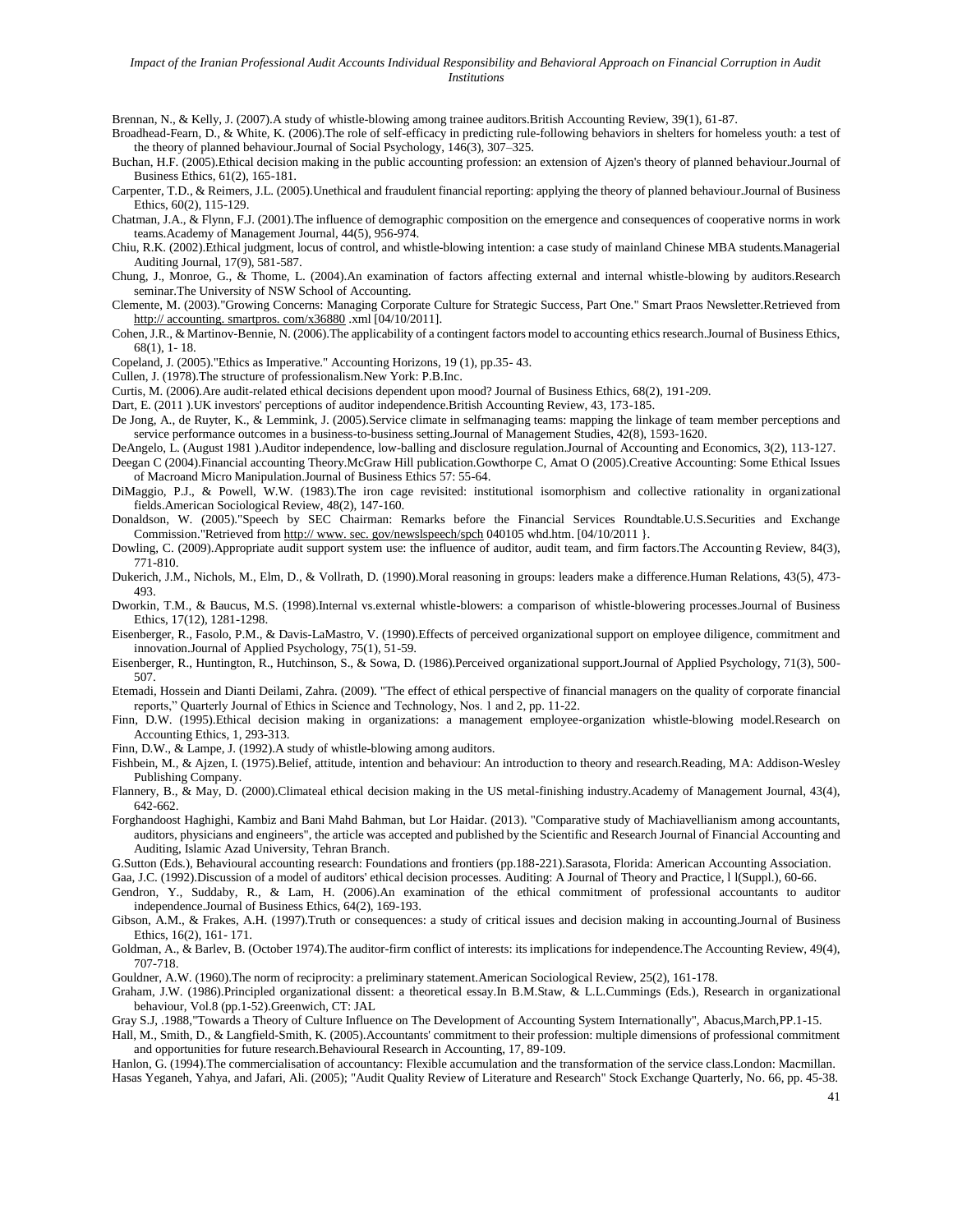Hill, A.T.; lewis, P.; and M.Millrmser (2000).A Human Resource Strategy Approach Managing Change, Firs Publisher.

Hooks, K.L., Kaplan, S.E., & Schultz Jnr, J.J. (1994).Enhancing communication to assist in fraud prevention and detection.Auditing: A Journal of Practice & Theory, 13(2), 86-117.

Howieson B (1996).Whither financial accounting research; a modem- day bopeep? Australian accounting review 6(1):29-36.

Hwang, D., Staley, B., Te Chen, Y., & Lan, J. (2008).Confucian culture and whistle-blowing by professional accountants: an exploratory study.Managerial Auditing Journal, 23(5), 504-526.

Janis, I.L. (1972).Victims of groupthink.Mifflin, Boston: Houghton.Jones, T.M. (1991).Ethical decision making by individuals in organizations: an issuecontingent model.Academy of Management Review, 16(2), 366-395.

Jenkins, J.; Deis, D.; Bedard, J.; and M.Curtis (2008)."Accounting Firm Culture and Governance: A Research Synthesis." Behavioral Research in Accounting, 20 (1), pp.45-74.

Jensen, M.C., and Meckling W.H., (1976); "Theory of the firm: managerial behavior, agency costs and ownership structure", Journal of Financial Economics (October): 305-360.

Jones, J., Massey, D.W., & Thome, L. (2003).Auditors' ethical reasoning: insights from past research and implications for the future.Journal of Accounting Literature, 22, 45-103.

Journal of Business Ethics, 12(1), 77-94.Jubb, P. (2000).Auditors as whistleblowers. International Journal of Auditing, 4, 153-167.

Jubb, P. (1999).Whistle-blowing: a restrictive definition and interpretation.

Kaplan, S.E. (Fall 1995).An examination of auditors' reporting intentions upon discovery of procedures prematurely signed off. Auditing: A Journal of Practice and Theory, 14(2), 90-104.

Kaplan, S.E., & Whitecotton, S.M. (Spring 2001).An examination of the auditors' reporting intentions when another auditor is offered client employment.Auditing: A Journal of Practice and Theory, 20(1), 45-63.

King, G., III (1997).The effects of interpersonal closeness and issue seriousness on blowing the whistle.Journal of Business Communication, 34( 4 ), 419-436.

Lin, J.B., Pantzalis, C., & Park, J.C., (2010); "Corporate use of derivatives and excess value of diversification".Journal of Banking and Finance, Vol.31, pp.889- 913.

Louwers, T.J., Ponemon, L.A., & Radtke, R.R. (1997).Examining accountants' '' ethical behaviour: a review and implications for future research.In V.Arnold, & S.

Lucas, N., & Koerwer, V.S. (2004).Featured interview Sherron Watkins, former Vice President of corporate development for Enron.Journal of Leadership and Organizational Studies, 11(1), 38-47.

Mahdavi, Gholam Hussein and Hooshmand, Abdul Hamid. (2013). "Study of the effect of organizational ethics culture on auditor behavior", Auditing Knowledge, Year 13, No. 51.

Mannix, & M.Neale (Eds.), Ethics in groups: Research on managing groups and teams, Vol.8 (pp.127-147).UK: JAI Press.

Martin, J. (2002).Organizational Culture.Thousand Oaks, California: Sage publications.

Mazaheri Rad, Hamid. (2014). "A Review of the Concept of Ethical Behavior in Organizations, Management Articles Database, No. 1332, pp. 133- 195.

- Mesmer-Magnus, J., & Viswesvaran, C. (2005).Whistle-blowing in organizations: an examination of correlates of whistle-blowing intentions, actions and retaliation.Journal of Business Ethics, 62(3), 277-297.
- Miceli, M. (2004 ).Whistle-blowing research and the insider: lessons learned and yet to be learned.Journal of Management Inquiry, 13(4), 364-366. Miceli, M.P., & Near, J.P. (1988).Individual and situational correlates of whistleblowing.Personnel Psychology, 41(2), 267-281.

Miceli, M.P., & Near, J.P. (1992a).Situation variables affecting the whistleblowing decision: a review of the literature.Advances In Management Accounting, 1, 109-139.

Miceli, M.P., & Near, J.P. (1992b).Blowing the whistle: The organizational and legal implications for companies and their employees.New York: Lexington.

Miceli, M.P., Near, J.P., & Schwenk, C.R. (1991).Who blows the whistle and why? Industrial and Labor Relations Review, 45(1), 113-130.

Mitchell, A., & Sikka, P. (2004).Accountability of the accounting bodies: the peculiarities of a British accountancy body.British Accounting Review, 36, 395- 414.

Mitschow, M.C., & Langford, D. (2000).Whistle-blowing by independent auditors: an extension of general ethical resistance models.Research on Accounting Ethics, 6, 91-106.

Namazi, Mohammad, Bayazdi, Anwar and Jabbarzadeh, Saeed. (2011); "Study of the relationship between audit quality and earnings management of companies listed on the Tehran Stock Exchange, Accounting and Auditing Research No. 9, pp. 12-12.

Narayanan, J.S., Ronson, S., & Pillutla, M. (2006).Groups as enablers of unethical behaviour: the role of cohesion on group members actions.In E. Near, J.P ., & Miceli, M.P. (1985).Organizational dissidence: the case of whistleblowing.Journal of Business Ethics, 4(1 ), 1-16.

Near, J.P., & Miceli, M.P. (1995).Effective whistle-blowing.Academy of Management Review, 20(3), 679-707.

Nichols, M.L., & Day, V.E. (1982).A comparison of moral reasoning of groups and individuals on the defining issues test.Academy of Management Journal, 25(1), 201-208

Paolillo, J., & Vitell, S. (2002).An empirical investigation of the influence of selected personal, organizational and moral intensity factors on ethical decision making.Journal of Business Ethics, 35(1), 65-74 .

Park, H., & Blenkinsopp, J. (2009).Whistle-blowing as planned behavior - a survey of South Korean police officers.Journal of Business Ethics, 85(4), 545-556.

Perks, R.W. (1993).Accounting and society.London: Chapman & Hall.Philp, M. (2007).Political conduct.US: Harvard University Press, The rest of the model is based on our review and understanding of how the external audit works.

Ponemon, L.A. (Fall 1994).Comment: whistle-blowing as an internal control mechanism: individual and organizational considerations.Auditing: A Journal of Practice & Theory, 118-130.

Porter, B.A. (April 1992).Do external auditors have the role of society's corporate watchdogs? Akauntan Nasional4-l l, 41-48, Malaysia.Public Interest Disclosure Act (PIDA). (1998).Public interest disclosure act 1998.UK.